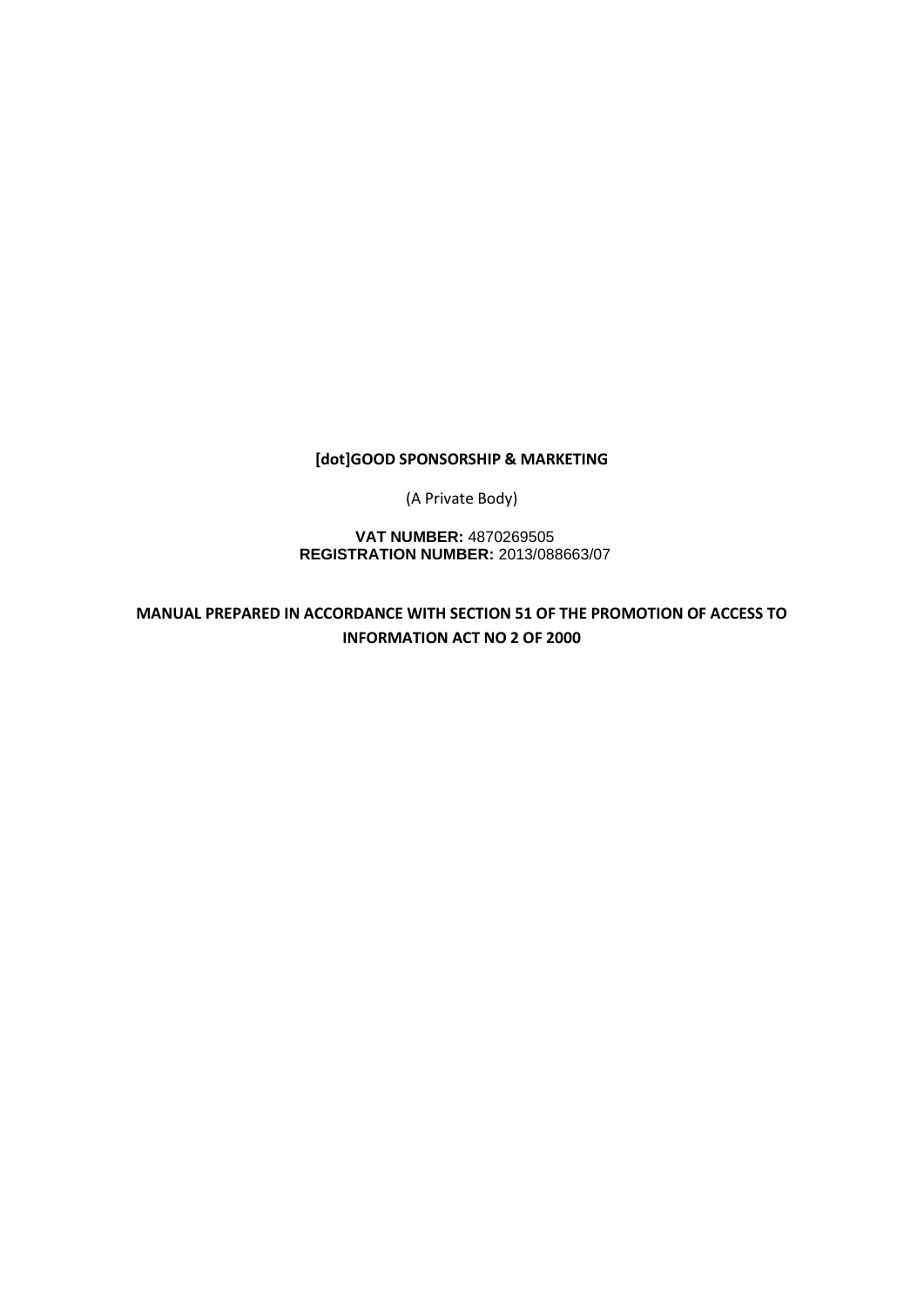# **TABLE OF CONTENTS**

| $\mathbf{1}$   |                                                                                |  |
|----------------|--------------------------------------------------------------------------------|--|
| $\overline{2}$ |                                                                                |  |
| 3              |                                                                                |  |
| 4              |                                                                                |  |
| 5              |                                                                                |  |
| 6              |                                                                                |  |
| 7              | [DOT]GOOD'S PROCESSING OF PERSONAL INFORMATION IN TERMS OF POPIA  3            |  |
| 8              |                                                                                |  |
| 9              | INFORMATION KEPT BY [DOT]GOOD IN ACCORDANCE WITH OTHER LEGISLATION AS REQUIRED |  |
|                |                                                                                |  |
| 10             |                                                                                |  |
| 11             |                                                                                |  |
| 12             |                                                                                |  |
| 13             |                                                                                |  |
| 14             |                                                                                |  |
|                |                                                                                |  |
| 16             |                                                                                |  |
|                |                                                                                |  |

### **ANNEXURES**

**ANNEXURE "A" – FORM C – PRESCRIBED FORM TO MAKE REQUEST FOR ACCESS**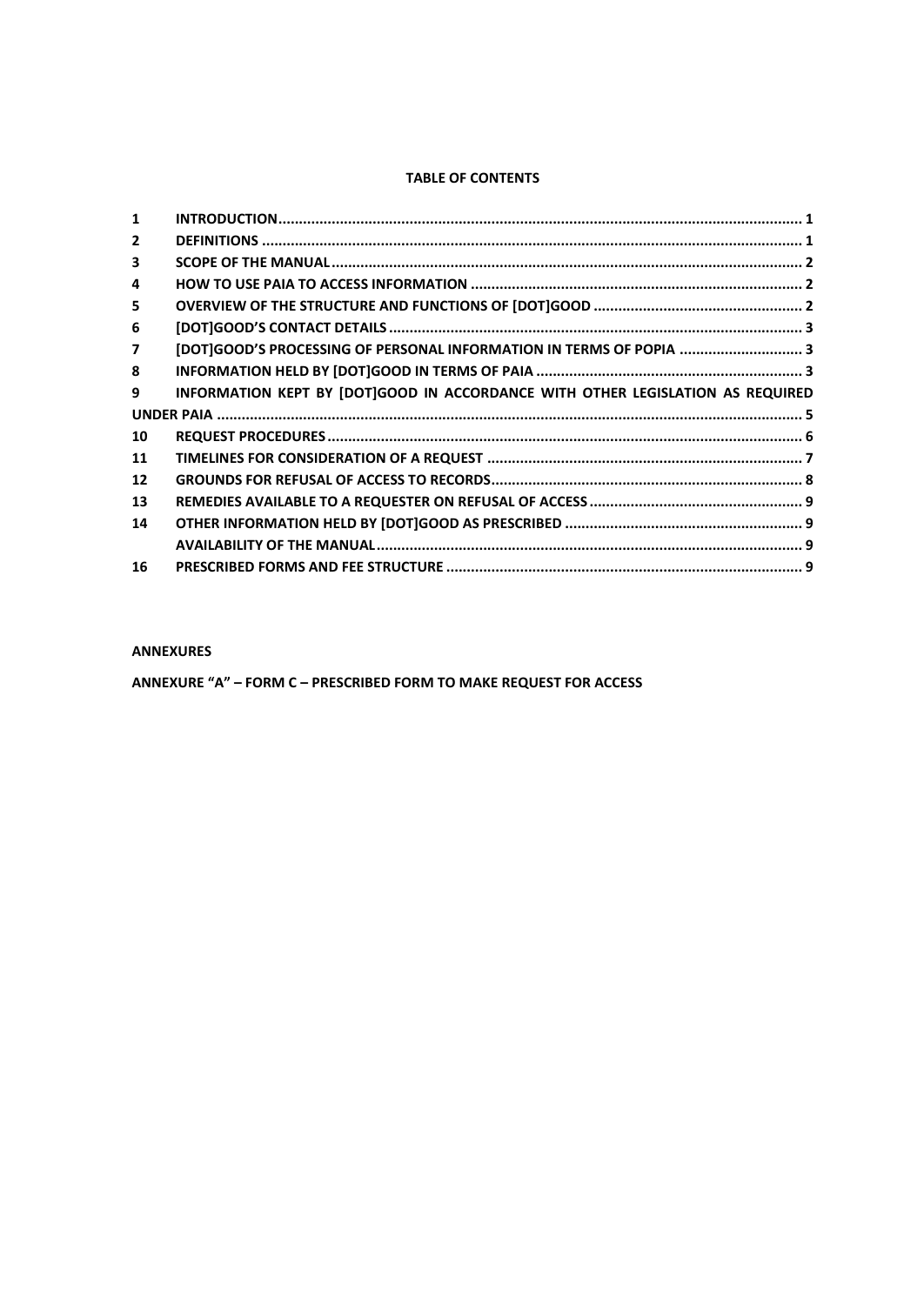# 1 **INTRODUCTION**

- 1.1 This Manual has been prepared in accordance with section 51 of the Promotion of Access to Information Act No 2 of 2000 ("**PAIA**").
- 1.2 The aim of the Manual is to assist potential Requesters in requesting access to information (documents, records and/or Personal Information) from [dot]GOOD as contemplated under PAIA.
- 1.3 The Manual may be amended from time to time and, as soon as any amendments have been effected, the latest version of the Manual will be published and distributed in accordance with PAIA.
- 1.4 A Requester is invited to contact the Information Officer should he or she require any assistance in respect of the use or content of this Manual.
- 1.5 The definitions provided in this Manual are solely for the purpose of this Manual and are not to be taken as applicable to PAIA.

# 2 **DEFINITIONS**

The following words or expressions will bear the following meanings in this Manual –

- 2.1 "**Client**" means a natural or juristic person who or which receives services and/or products from [dot]GOOD;
- 2.2 "**Correspondence**" means any written and/or electronic communication exchanged between two or more parties;
- 2.3 "**Data Subject**" has the meaning ascribed thereto under POPIA and, for purposes of this Policy, means [dot]GOOD's Clients or suppliers, who may be natural or juristic persons, or any other person(s) in respect of whom [dot]GOOD Processes Personal Information;
- 2.4 "**[dot]GOOD**" means [dot]GOOD Sponsorship & Marketing, under company registration no. 2013/088663/07 with its physical address at The Business Exchange, Ground Floor, 116 Oxford Road, Rosebank, 2196 and telephonically contactable at +27 11 447 0427 and via its website at **[www.dotgood.co.za](http://www.dotgood.co.za/)**;
- 2.5 "**Employee**" means any person who works for, or provides services to or on behalf of [dot]GOOD, and receives or is entitled to receive remuneration;
- 2.6 "**Information Officer/s**" means [dot]GOOD's designated Information Officer/s described in paragrap[h 6](#page-4-0) of this Manual;
- 2.7 "**Manual**" means this Manual, together with all annexures thereto, as amended and made available on [dot]GOOD's website and at its offices;
- 2.8 "**PAIA**" means the Promotion of Access to Information Act No 2 of 2000, together with any regulations published thereunder;
- 2.9 "**Personal Information**" has the meaning ascribed thereto under POPIA;
- 2.10 "**POPIA**" means the Protection of Personal Information Act No 4 of 2013, together with any regulations published thereunder;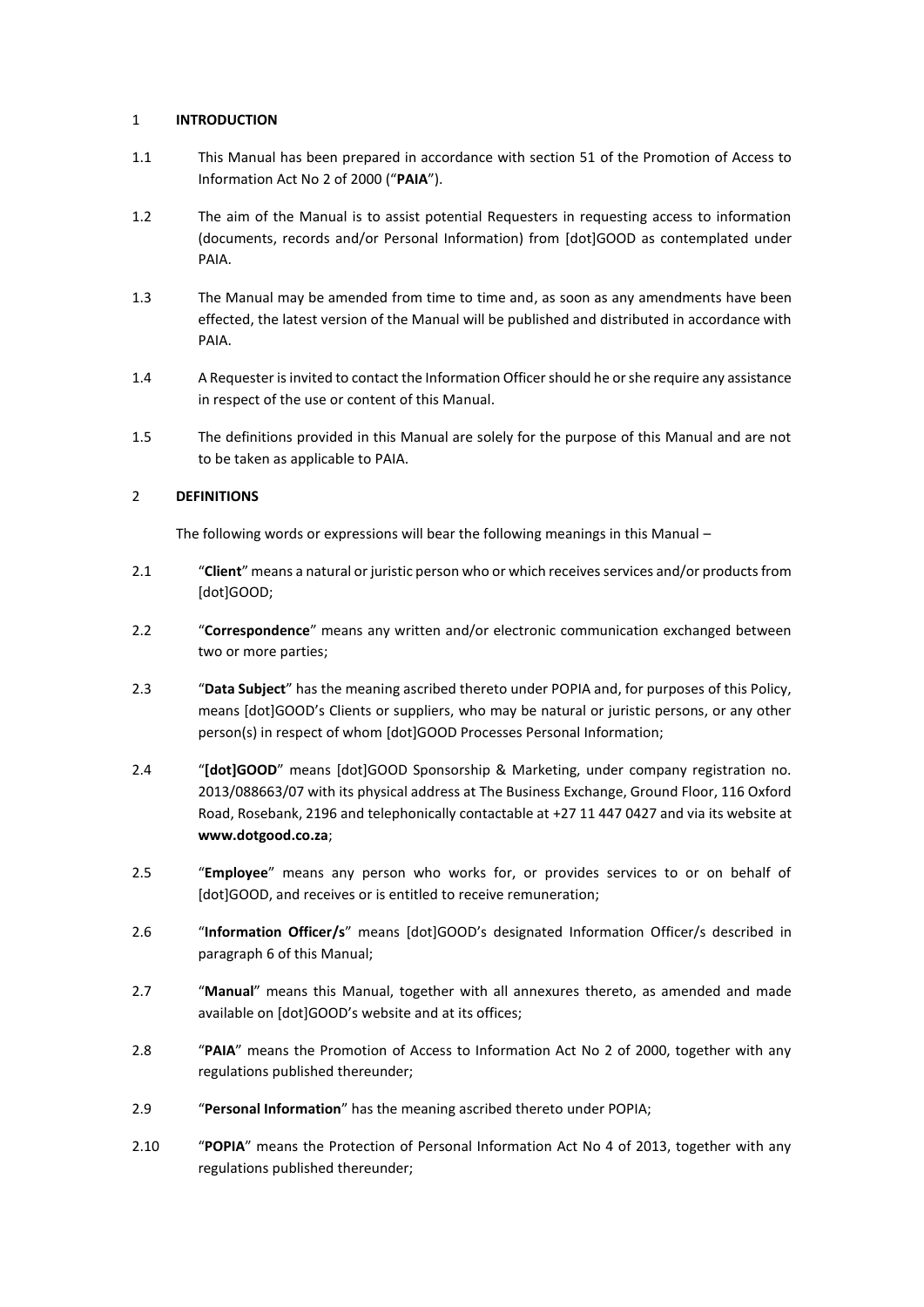- 2.11 "**Processing**" means any operation or activity or any set of operations, whether or not by automatic means, concerning Personal Information, including –
- 2.11.1 the collection, receipt, recording, organisation, collation, storage, updating or modification, retrieval, alteration, consultation or use;
- 2.11.2 dissemination by means of transmission, distribution or making available in any other form by electronic communications or other means; or
- 2.11.3 merging, linking, blocking, degradation, erasure or destruction. For the purposes of this definition, "**Process**" has a corresponding meaning;
- 2.12 "**Requester**" means any person or entity (including any Data Subject) requesting access to a record that is under the control of [dot]GOOD;
- 2.13 "**SAHRC**" means the South African Human Rights Commission; and
- 2.14 "**Third Party**" means any independent contractor, supplier, agent, consultant, sub-contractor or other representative of [dot]GOOD.

# 3 **SCOPE OF THE MANUAL**

This Manual has been prepared in respect of, and applies to, [dot]GOOD.

# 4 **HOW TO USE PAIA TO ACCESS INFORMATION**

*(Information provided in terms of section 51(1) of PAIA)*

- 4.1 PAIA grants a Requester access to records of a private body if the record is required for the exercise or protection of any rights. If a public body lodges a request in terms of PAIA, the public body must be acting in the public interest.
- 4.2 Requests in terms of PAIA shall be made in accordance with the prescribed procedures, and at the prescribed fees.
- 4.3 A guide on how to use PAIA has been compiled by the SAHRC (and shall be updated by the Information Regulator from time to time) in terms of section 10 of PAIA and is available on the SAHRC website [\(www.sahrc.org.za\)](http://www.sahrc.org.za/). Any queries should be directed to:

The South African Human Rights Commission PAIA Unit Research and Documentation Department **Postal Address:** Private Bag 2700, Houghton, 2041, South Africa **T** [+27 \(0\)11 484 8300](callto:+27114848300) **F** +27 (0)11 484 0582 **E** [PAIA@sahrc.org.za](mailto:PAIA@sahrc.org.za) **W** [www.sahrc.org.za](http://www.sahrc.org.za/)

# 5 **OVERVIEW OF THE STRUCTURE AND FUNCTIONS OF [DOT]GOOD**

5.1 [dot]GOOD is incorporated and registered in the Republic of South Africa under registration number 2013/088663/07.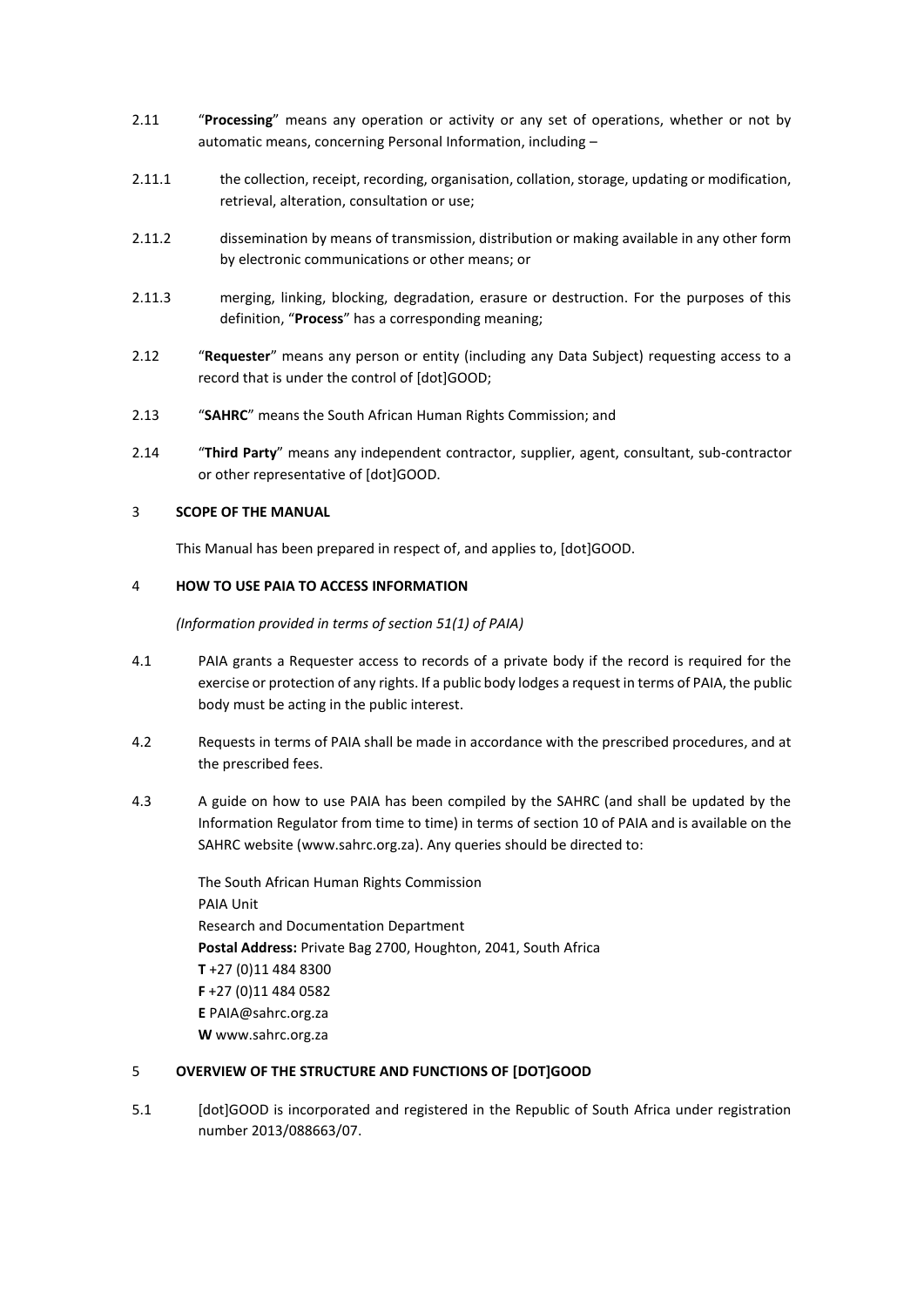5.2 [dot]GOOD is a leading for-good marketing and brand-activation agency that delivers purposedriven campaigns. It produces strategic, results-focused activations and other below-the-line marketing solutions.

# <span id="page-4-0"></span>6 **[DOT]GOOD'S CONTACT DETAILS**

*(Information required under section 51(1)(a) of PAIA)*

| Name of Body:                                     | [dot]GOOD SPONSORSHIP & MARKETING                                                                                                                                                    |
|---------------------------------------------------|--------------------------------------------------------------------------------------------------------------------------------------------------------------------------------------|
| <b>Physical &amp; Postal Addresses:</b>           | <b>Physical:</b><br>The Business Exchange<br><b>Ground Floor</b><br>116 Oxford Road<br>Rosebank<br>2196<br>Postal:<br>7 1 <sup>st</sup> Street<br>Parkhurst<br>2193                  |
| <b>Head of Body</b><br><b>Information Officer</b> | Name: Michael Baretta - Managing Partner<br>$T: +27114470427$<br>E: michael@dotgood.co.za<br>Name: Shenaaz Hoosen - Office Manager<br>T: +27 11 447 0427<br>E: shenaaz@dotgood.co.za |

# 7 **[DOT]GOOD'S PROCESSING OF PERSONAL INFORMATION IN TERMS OF POPIA**

- 7.1 [dot]GOOD Processes Personal Information of Data Subjects in accordance with its POPIA Policy, which can be accessed online on [dot]GOOD's website at **[www.dotgood.co.za](http://www.dotgood.co.za/)**.
- 7.2 Who [dot]GOOD shares a Data Subject's Personal Information with, including any cross-border flows, is indicated in our POPIA Policy.
- 7.3 Security measures in place at [dot]GOOD and retention controls pertaining to Personal Information are also canvassed in our POPIA Policy.

# 8 **INFORMATION HELD BY [DOT]GOOD IN TERMS OF PAIA**

8.1 This section of the Manual sets out the categories and descriptions of records held by [dot]GOOD. The inclusion of any category of records should not be taken to mean that records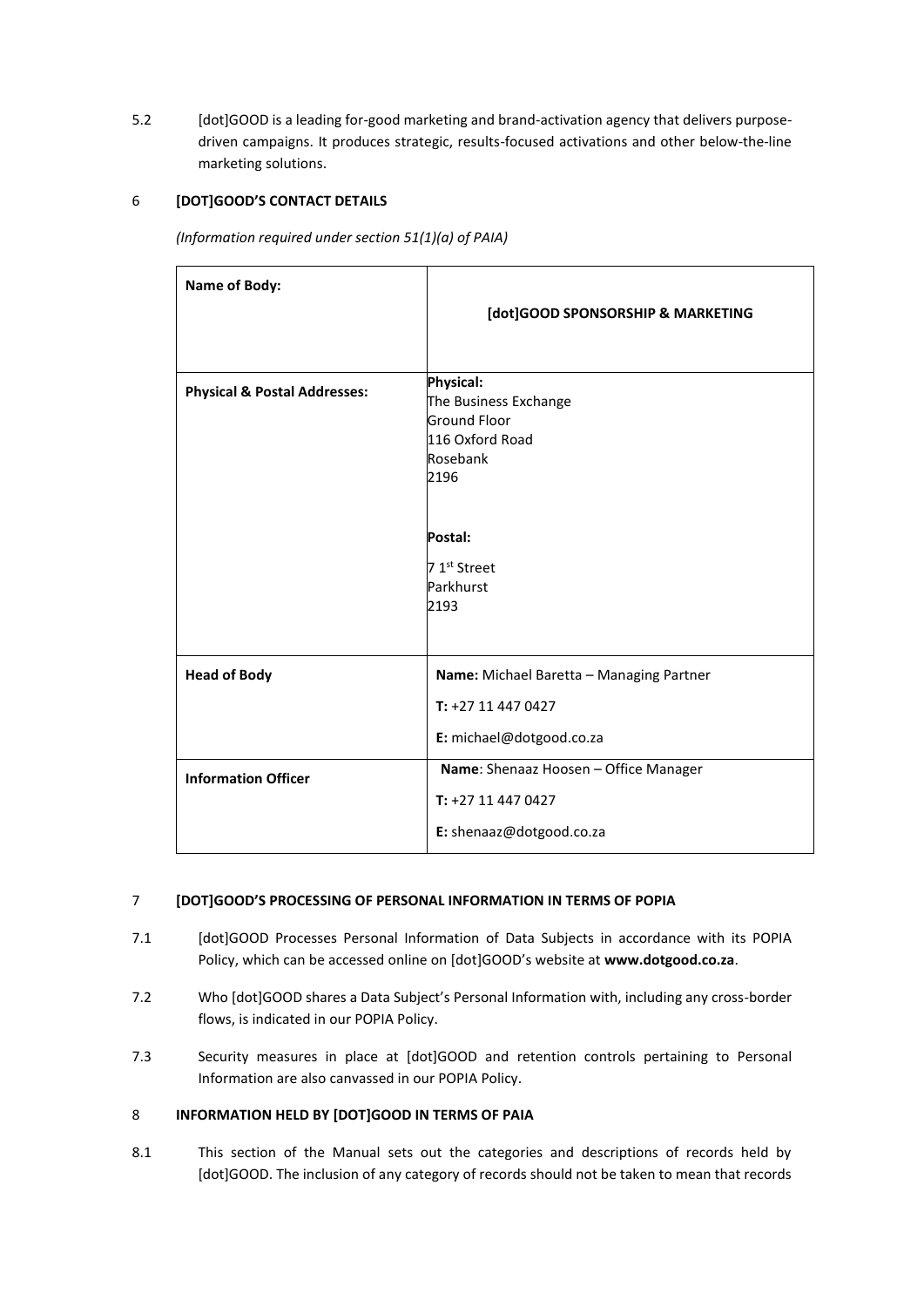falling within that category will be made available under PAIA. In particular, certain grounds of refusal as set out in PAIA may be applicable to a request for such records. Among other things, records deemed confidential that [dot]GOOD possesses on Third Parties with whom it engages for purposes of fulfilling any contractual mandates in order to perform its product and service offering, will necessitate permission from the Third Party concerned, before [dot]GOOD will consider access.

## 8.2 **Private body records**

- 8.2.1 Company name documents, and registration details.
- 8.2.2 Financial and accounting records.
- 8.2.3 Operational records.
- 8.2.4 Databases.
- 8.2.5 Information technology records.
- 8.2.6 Marketing records.

# 8.3 **Client records**

8.3.1 Records of all dealings with Clients for purposes of [dot]GOOD providing marketing services to its Clients, including but not limited to records pertaining to promotions, brand activations and project-driven below-the-line marketing campaigns. The type of information we collect in this regard is also canvassed in our POPIA Policy, accessible at **[www.dotgood.co.za](http://www.dotgood.co.za/)**.

# 8.4 **Human Resources/Personnel records**

- 8.4.1 Employee policies.
- 8.4.2 Recruitment records.
- 8.4.3 Health and safety documentation.
- 8.4.4 Payroll records.
- 8.4.5 Employee contracts.
- 8.4.6 Contingent worker agreements.
- 8.4.7 ID/work permit records.
- 8.4.8 Performance-related feedback and disciplinary records.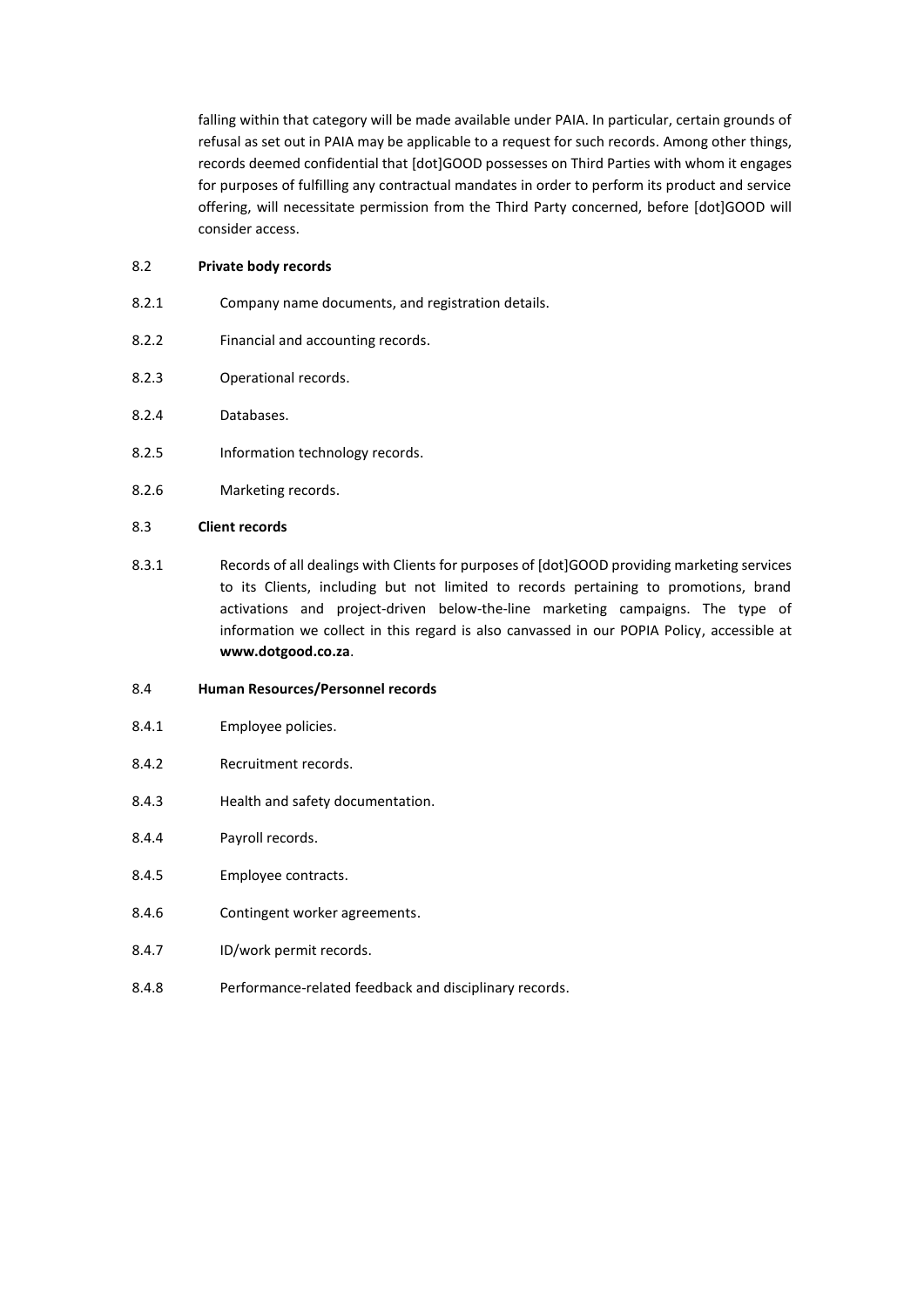# 8.5 **Other/Third Party records**

8.5.1 [dot]GOOD may possess records pertaining to other Third Parties – such other parties may in turn possess records that pertain to [dot]GOOD.

# 9 **INFORMATION KEPT BY [DOT]GOOD IN ACCORDANCE WITH OTHER LEGISLATION AS REQUIRED UNDER PAIA**

- 9.1 Records are kept in accordance with legislation applicable to [dot]GOOD, which includes but is not limited to the following:
- 9.1.1 Basic Conditions of Employment Act 75 of 1997.
- 9.1.2 Companies Act 71 of 2008.
- 9.1.3 Compensation for Occupational Injuries and Diseases Act 130 of 1993.
- 9.1.4 Competition Act 89 of 1998.
- 9.1.5 Constitution of the Republic of South Africa, 1996.
- 9.1.6 Consumer Protection Act 68 of 2008.
- 9.1.7 Electronic Communications and Transactions Act 25 of 2002.
- 9.1.8 Employment Equity Act 55 of 1998.
- 9.1.9 Income Tax Act 58 of 1962 (Section 75).
- 9.1.10 Insolvency Act 24 of 1936.
- 9.1.11 Labour Relations Act 66 of 1995.
- 9.1.12 National Credit Act 34 of 2005.
- 9.1.13 Occupational Health and Safety Act 85 of 1993.
- 9.1.14 Promotion of Access to Information Act 2 of 2000.
- 9.1.15 Regulation of Interception of Communications and Provision of Communication-related Information Act 70 of 2002.
- 9.1.16 Skills Development Act 97 of 1998.
- 9.1.17 Tax Administration Act 28 of 2011.
- 9.1.18 Value-Added Tax Act 89 of 1991.
- 9.2 Records kept in terms of the above legislation may, in certain instances (and insofar as the information contained therein is of a public nature), be available for inspection without a person having to request access thereto in terms of PAIA.

# 10 **REQUEST PROCEDURES**

10.1 Records, whether specifically listed in this Manual or not, will only be made available subject to the provisions of PAIA.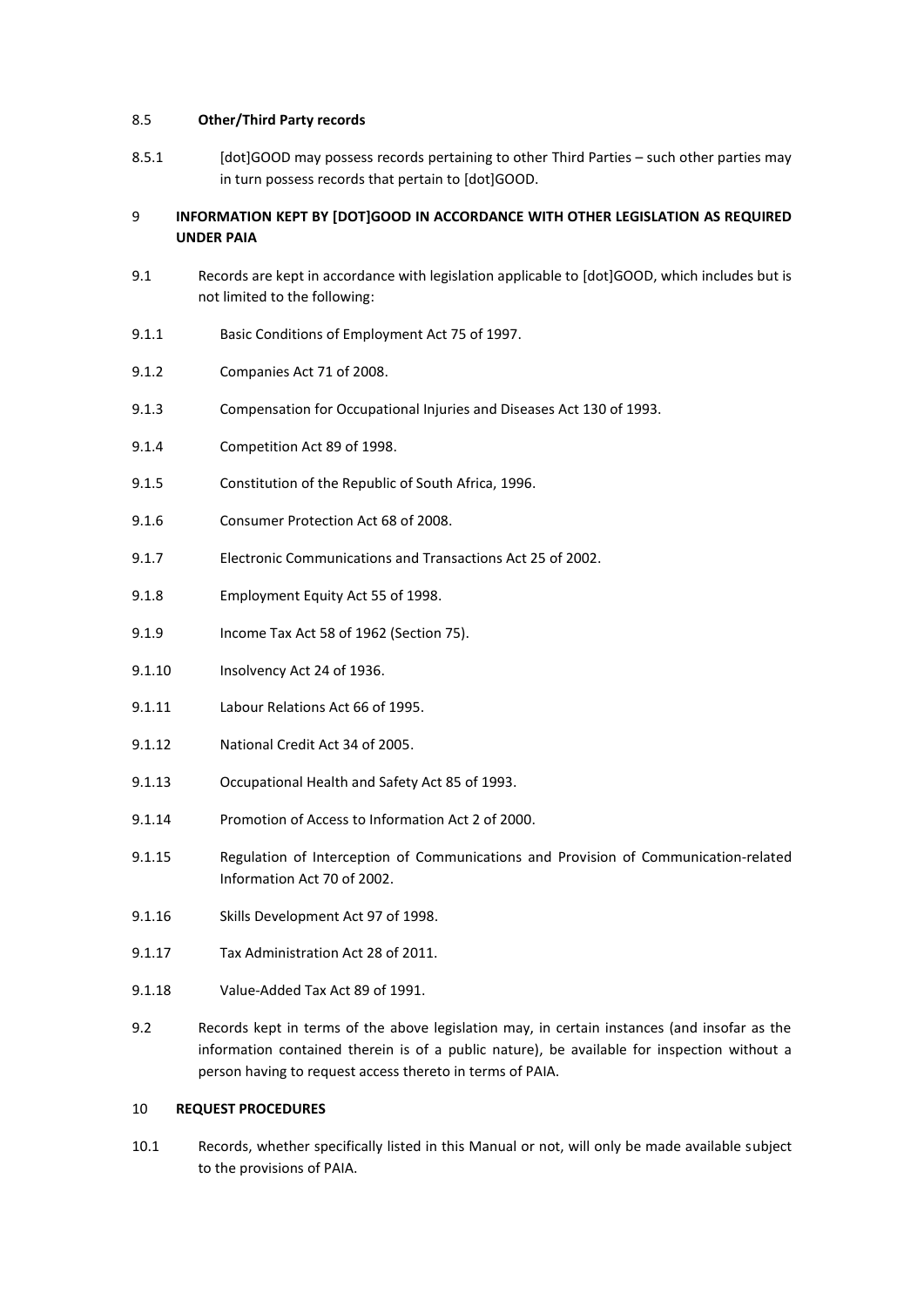# 10.2 **Form of request**

- 10.2.1 The Requester must use the prescribed form to make the request for access to a record, which form is attached hereto as Annexure "A". This must be made to the Information Officer at the address, or electronic mail address, of the body concerned (*see section 53(1) of PAIA*).
- 10.2.2 The Requester must provide sufficient detail on the request form to enable the Information Officer to identify the record and the Requester. The Requester should also indicate which form of access is required and specify a postal address, fax number in the Republic or e-mail address. The Requester should also indicate if, in addition to a written reply, any other manner is to be used to inform the Requester and state the necessary particulars to be so informed (*see section 53(2)(a) and (b) and (c) and (e) of PAIA*).
- 10.2.3 The Requester must identify the right that is sought to be exercised or protected and provide an explanation of why the requested record is required for the exercise or protection of that right (s*ee section 53(2)(d) of PAIA*).
- 10.2.4 If a request is made on behalf of another person, the Requester must submit proof of the capacity in which the Requester is making the request to the satisfaction of the head of the private body (*see section 53(2)(f) of PAIA*).

# 10.3 **Fees**

# 10.3.1 Request fees:

- 10.3.1.1 The Information Officer must by notice require the Requester to pay the prescribed request fee (if any) before further Processing the request (s*ee section 54(1) of PAIA*).
- 10.3.1.2 The fee that the Requester must pay to a private body is R50. The Requester may lodge an application to the court against the tender or payment of the request fee (*see section 54(3)(b) of PAIA*).
- 10.3.2 Access fees and fees for reproduction:
- 10.3.2.1 If access to a record/s is granted by [dot]GOOD, the Requester may be required to pay an access fee for the search for and preparation of the records and for reproduction of the record/s.
- 10.3.2.2 The access fees which apply are set out below and are in accordance with PAIA. [dot]GOOD can refuse access until such access fees have been paid.

|    | <b>Reproduction</b>                                                                                             | Fee<br>(Rand)     |
|----|-----------------------------------------------------------------------------------------------------------------|-------------------|
|    | Photocopy of an A4-size page or part thereof provided in hard copy<br>or via scanned copy sent via e-mail       | R1.10 per<br>page |
| 2. | Printed copy of an A4-size page or part thereof held on a computer<br>or in electronic or machine-readable form | R0.75 per<br>page |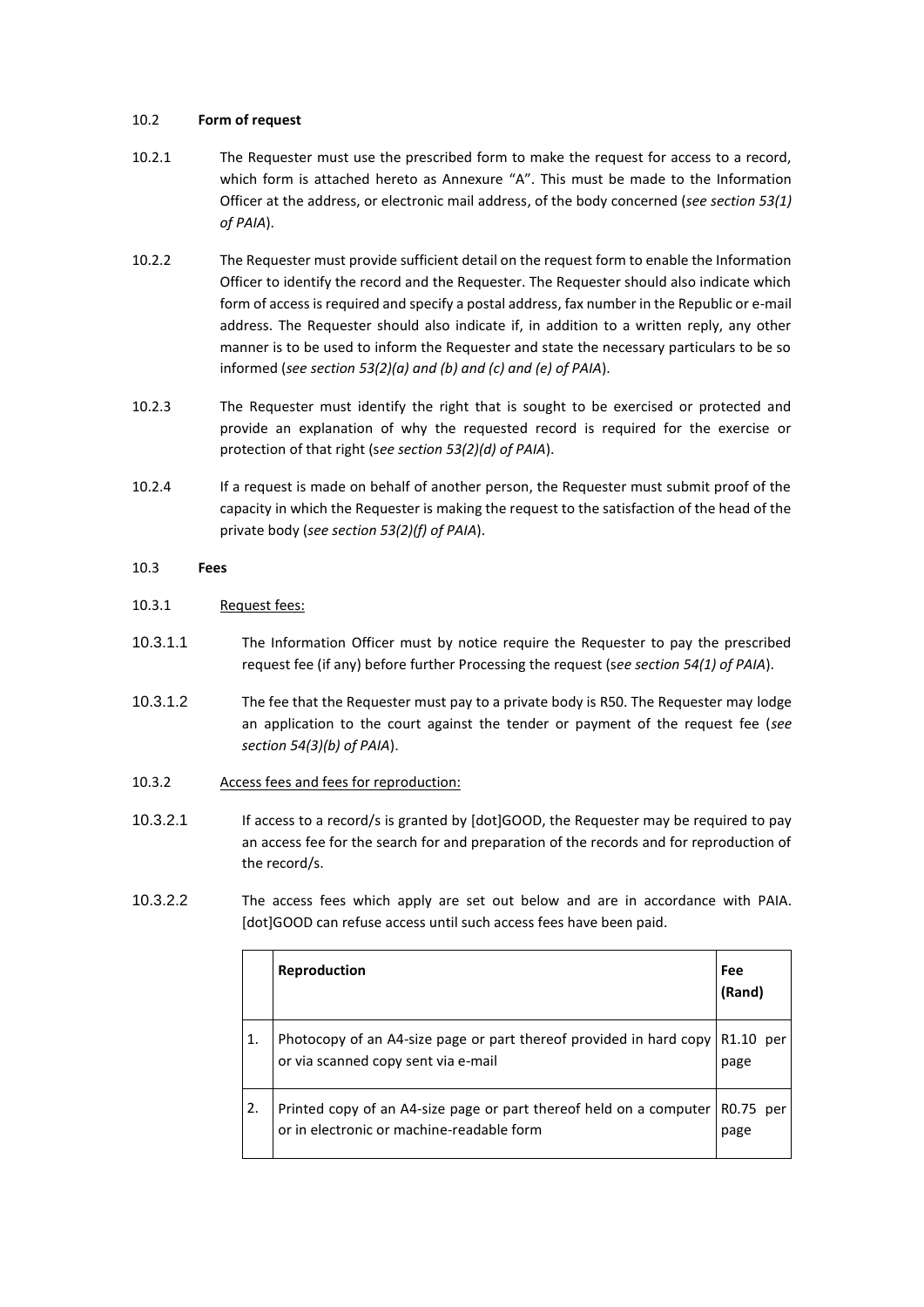| 3. | A copy, in a computer-readable form, on compact disc                | R70.00             |
|----|---------------------------------------------------------------------|--------------------|
| 4. | Transcription of visual images on an A4-size page or part thereof   | R40.00<br>per page |
| 5. | Copy of visual images                                               | R60.00             |
| 6. | Transcription of an audio record on an A4-size page or part thereof | R <sub>20.00</sub> |
| 7. | Copy of an audio record                                             | R <sub>30.00</sub> |

# 10.4 **Decision on request**

- 10.4.1 After the Information Officer has made a decision on the request, the Requester will be notified using the required form.
- 10.4.2 If the request is granted then a further access fee must be paid for reproduction and for search and preparation and for any time that has exceeded the prescribed hours to search and prepare the record for disclosure (*see section 54(6) of PAIA*).

#### 11 **TIMELINES FOR CONSIDERATION OF A REQUEST**

- 11.1 Requests for access by a Requester will be Processed within 30 days, unless the request contains considerations that are of such a nature that an extension of the 30-day time limit is necessary. Such considerations include –
- <span id="page-8-0"></span>11.1.1 where the request is for a large number of records or requires a search through a large number of records (including where records that have been archived electronically need to be restored);
- <span id="page-8-1"></span>11.1.2 where the request requires a search for records in, or collection of such records from, an office that is located far away from Johannesburg;
- <span id="page-8-2"></span>11.1.3 where consultation among divisions of [dot]GOOD or with another private body is necessary or desirable to decide upon the request that cannot reasonably be completed within the original 30-day period;
- 11.1.4 where more than one of the circumstances contemplated in paragraphs [11.1.1,](#page-8-0) [11.1.2](#page-8-1) and [11.1.3,](#page-8-2) exist in respect of the request, making compliance with the original period not reasonably possible; or
- 11.1.5 where the Requester consents in writing to such extension.
- 11.2 If an extension is necessary, you will be notified with reasons for the extension. If the Information Officer fails to communicate a decision on a request, such a request is then deemed to have been refused.

#### 12 **GROUNDS FOR REFUSAL OF ACCESS TO RECORDS**

12.1 Requests for access by a Requester **must** be refused by the Information Officer if –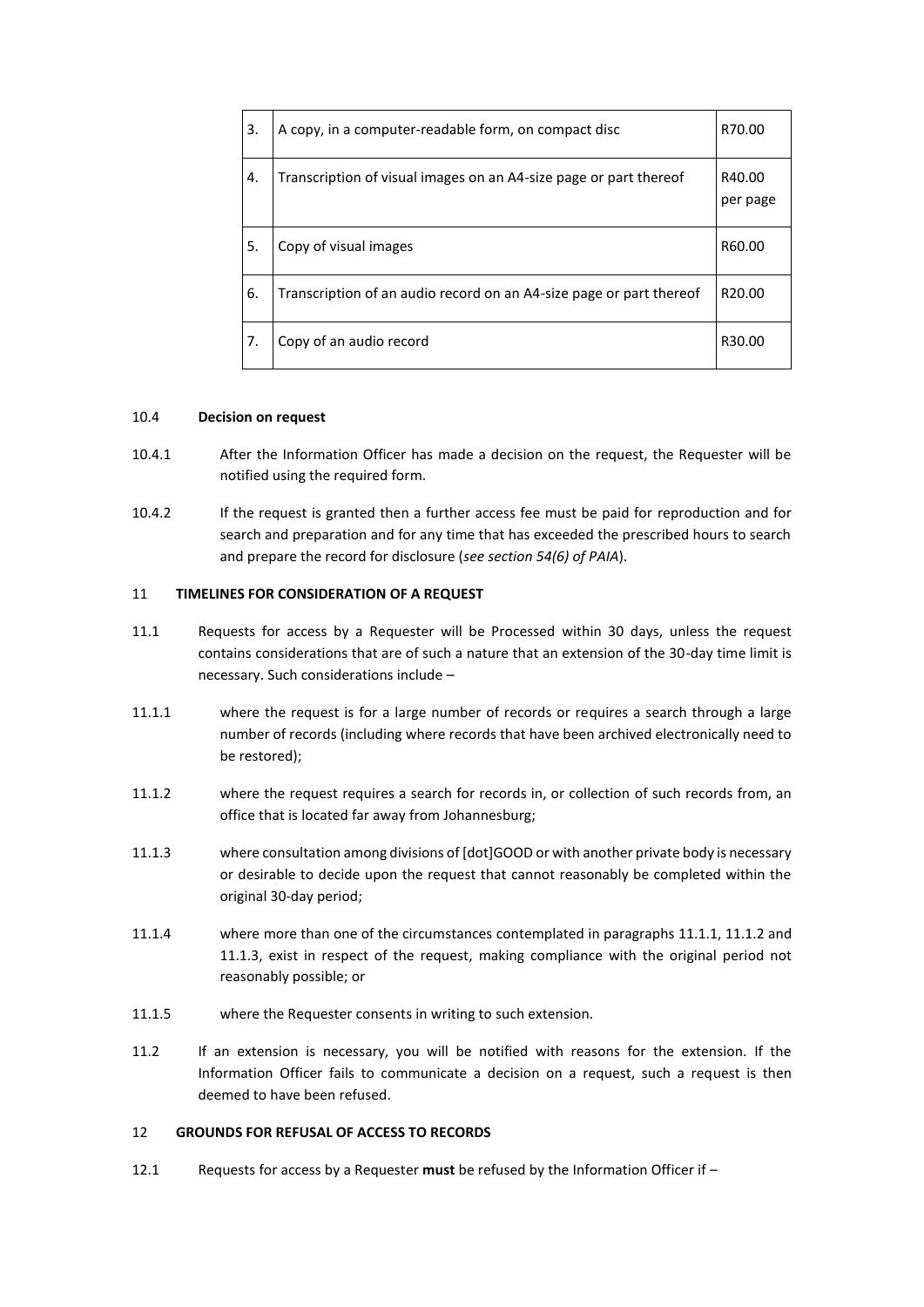- 12.1.1 the disclosure would involve the unreasonable disclosure of Personal Information about a Third Party (natural person), including a deceased individual (*see section 63 of PAIA*);
- 12.1.2 the record contains (a) trade secrets of a Third Party, (b) financial, commercial, scientific or technical information, other than trade secrets, of a Third Party, the disclosure of which would be likely to cause harm to the commercial or financial interests of that Third Party, or (c) information supplied in confidence by a Third Party, the disclosure of which could reasonably be expected to put that Third Party at a disadvantage in contractual or other negotiations; or to prejudice that Third Party in commercial competition (*see section 64 of PAIA*);
- 12.1.3 the disclosure of the record would constitute an action for breach of a duty of confidence owed to a Third Party in terms of an agreement (*see section 65 of PAIA*);
- 12.1.4 the disclosure could reasonably be expected to endanger the life or physical safety of an individual (*see section 66(a) of PAIA*);
- 12.1.5 the record is privileged from production in legal proceedings unless the person entitled to the privilege has waived the privilege (*see section 67 of PAIA*); or
- 12.1.6 the record contains information about research being or to be carried out by or on behalf of a Third Party, the disclosure of which would be likely to expose: (a) the Third Party; (b) a person that is or will be carrying out the research on behalf of the Third Party; or (c) the subject matter of the research, to serious disadvantage (*see section 69 of PAIA*).
- 12.2 Requests for access by a Requester may be refused by the Information Officer if –
- 12.2.1 the disclosure would be likely to prejudice or impair: (i) the security of: (aa) a building, structure or system, including, but not limited to, a computer or communication system; (bb) a means of transport; or (cc) any other property; or (ii) methods, systems, plans or procedures for the protection of: (aa) an individual in accordance with a witness protection scheme; (bb) the safety of the public, or any part of the public; or (cc) the security of property contemplated in subparagraph (i) (aa), (bb) or (cc) (*see section 66(b)*);
- 12.2.2 the record:
	- (a) contains trade secrets of [dot]GOOD;
	- (b) contains financial, commercial, scientific or technical information, other than trade secrets, the disclosure of which would be likely to cause harm to the commercial or financial interests of [dot]GOOD;
	- (c) contains information, the disclosure of which could reasonably be expected:
		- (i) to put [dot]GOOD at a disadvantage in contractual or other negotiations; or
		- (ii) to prejudice [dot]GOOD in commercial competition; or
	- (d) is a computer program, as defined in section 1(1) of the Copyright Act No 98 of 1978, owned by [dot]GOOD, except insofar as it is required to give access to a record to which access is granted in terms of PAIA; or
- 12.2.3 the record contains information about research being or to be carried out by or on behalf of [dot]GOOD, the disclosure of which would be likely to expose: (a) [dot]GOOD; (b) a person that is or will be carrying out the research on behalf of [dot]GOOD; or (c) the subject matter of the research, to serious disadvantage.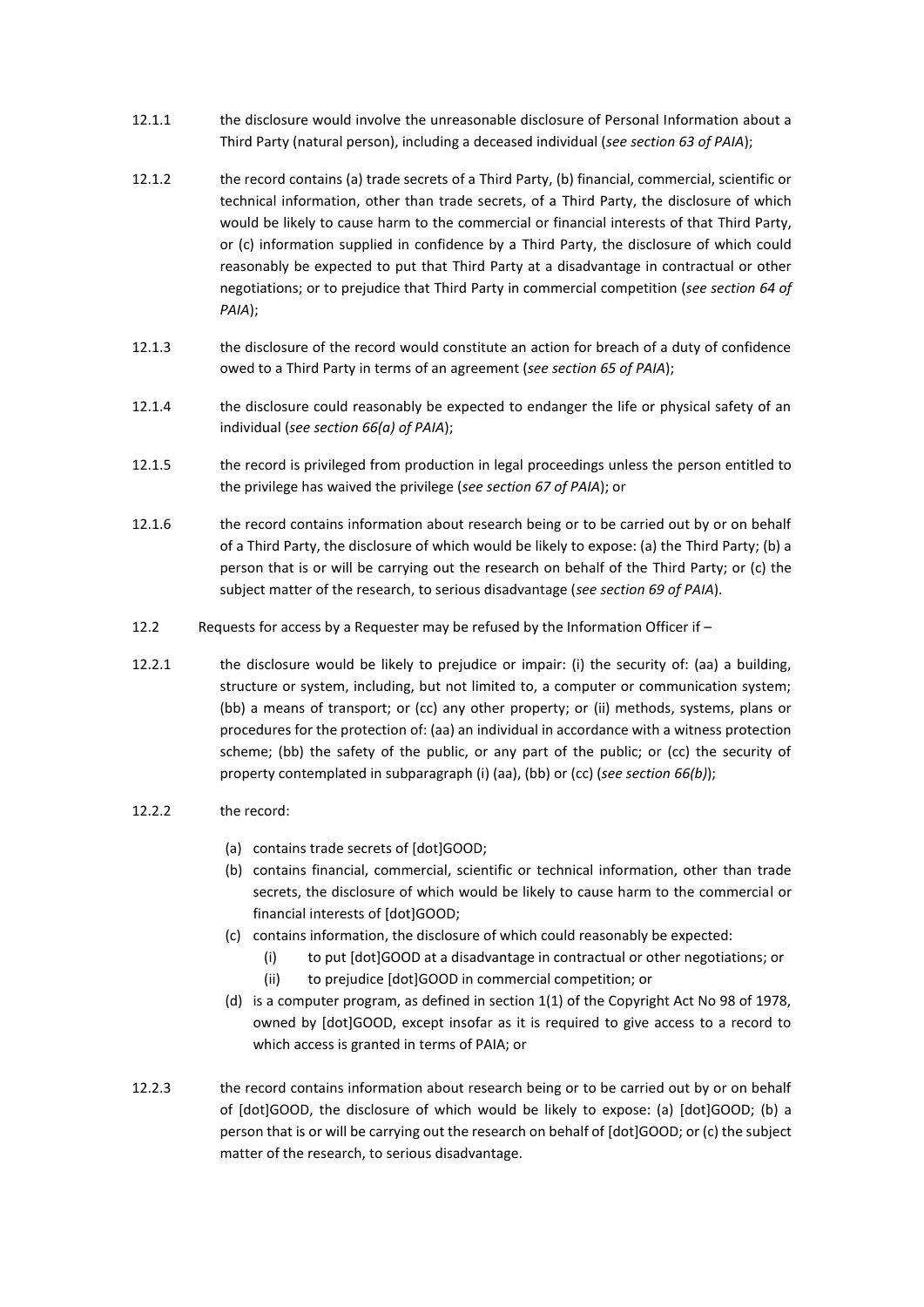## 13 **REMEDIES AVAILABLE TO A REQUESTER ON REFUSAL OF ACCESS**

- 13.1 [dot]GOOD does not have any internal appeal procedures that may be followed once a request to access information has been refused.
- 13.2 The decision of the Information Officer or Deputy Information Officer is final.
- 13.3 If you are not satisfied with the outcome of your request, you are entitled to apply to a court of competent jurisdiction to take the matter further.

## 14 **OTHER INFORMATION HELD BY [DOT]GOOD AS PRESCRIBED**

The Minister of Justice and Constitutional Development has to date not made any regulations regarding disclosure of other information to the best of our knowledge.

#### 15 **AVAILABILITY OF THE MANUAL**

*(Availability of Manual under section 51(3))*

- 15.1 This Manual is available for inspection by the general public upon request, during office hours and free of charge, at the offices of [dot]GOOD. Copies of the Manual may be made, subject to the prescribed fees.
- 15.2 Copies may also be requested from the South African Information Regulator.
- 15.3 The Manual is also posted on [dot]GOOD's website at www.dotgood.co.za.

# 16 **PRESCRIBED FORMS AND FEE STRUCTURE**

#### *(Prescribed forms and fee structure in respect of private bodies)*

The forms and fee structure prescribed under PAIA are available from the *Government Gazette*, or on the website of the Department of Justice and Constitutional Development (www.justice.gov.za), under the "regulations" section, as well as on the SAHRC website (www.sahrc.org.za).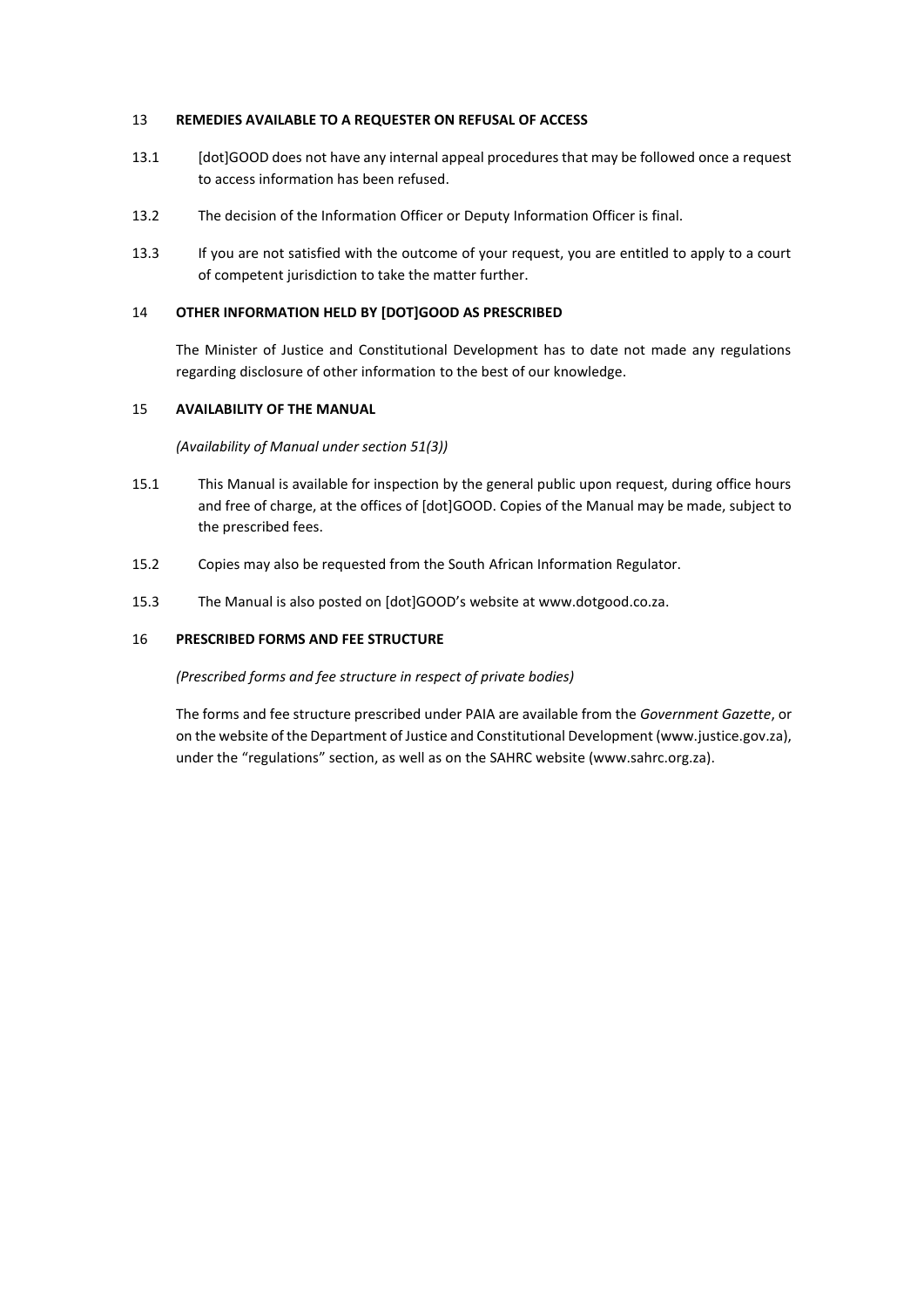# **ANNEXURE "A" – FORM C – PRESCRIBED FORM TO MAKE REQUEST FOR ACCESS FORM C**

# REQUEST FOR ACCESS TO RECORD OF PRIVATE BODY (Section 53(1) of the Promotion of Access to Information Act, 2000 (Act No 2 of 2000)

[Regulation 10]

# **A. Particulars of private body**

The Head:

#### **B. Particulars of person requesting access to the record**

| (a) | The particulars of the person who requests access to the record must be given below.                |
|-----|-----------------------------------------------------------------------------------------------------|
| (b) | The address and/or fax number in the Republic to which the information is to be sent must be given. |
| (c) | Proof of the capacity in which the request is made, if applicable, must be attached.                |

**Full names and surname: Identity number: Postal address: Fax number: Telephone number: E-mail address: Capacity in which request is made, when made on behalf of another person:**

#### **C. Particulars of person on whose behalf request is made**

This section must be completed *ONLY if* a request *for information is* made on behalf of *another* person.

Full names and surname: Identity number:

## **D. Particulars of record**

- (a) Provide full particulars of the record to which access is requested, including the reference number if that is known to you, to enable the record to be located. (b) If the provided space is inadequate, please continue on a separate folio and attach it to this form. The Requester must sign all the additional folios.
- 1 Description of record or relevant part of the record:
- 2 Reference number, if available:
- 3 Any further particulars of record: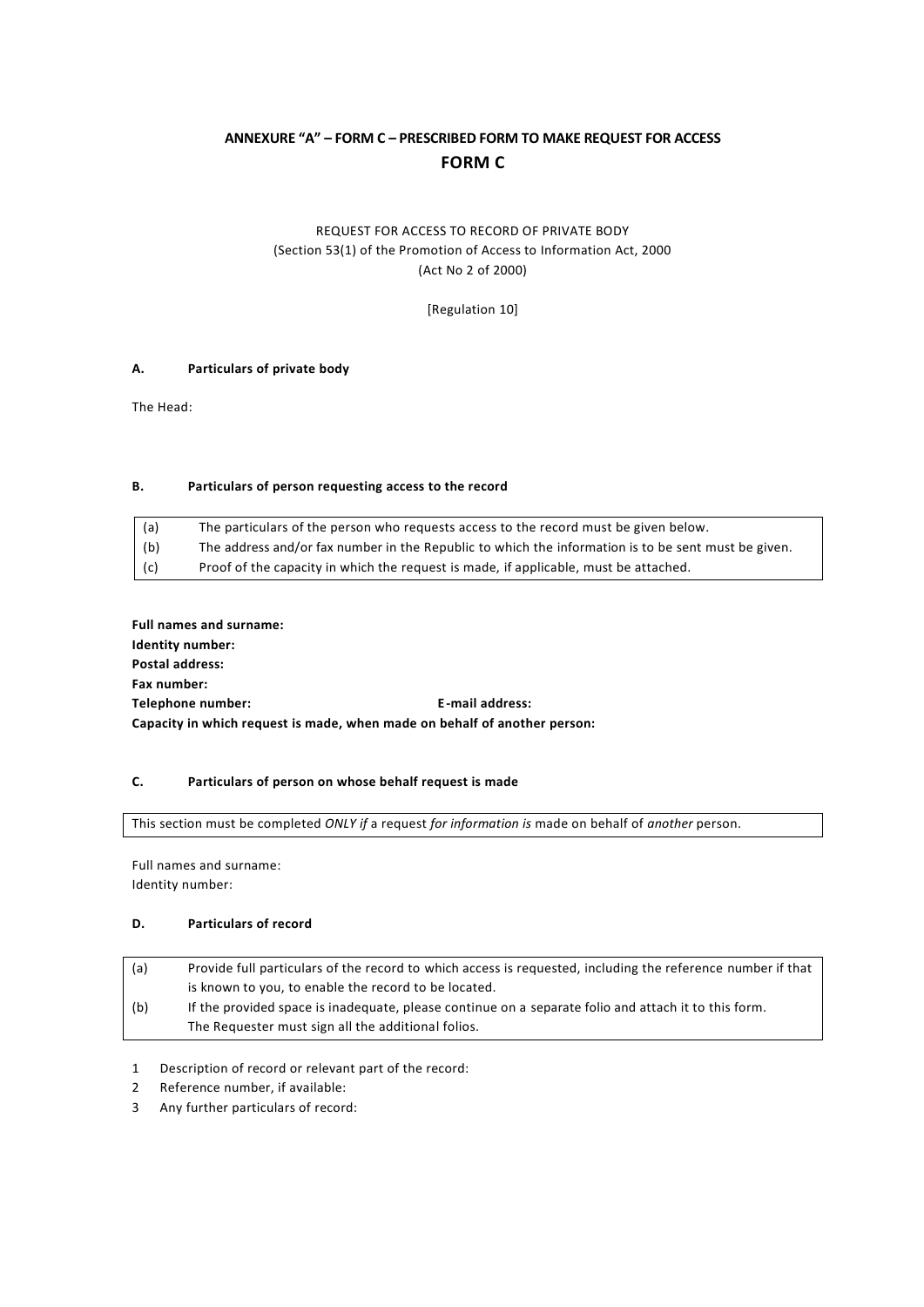# **E. Fees**

- (a) A request for access to a record, other *than* a record containing Personal Information about yourself, will be Processed only after a request fee has been paid.
- (b) You will be *notified of* the amount required to be paid as the request fee.
- (c) The fee payable for access to a record depends *on* the form *in which* access is required and the reasonable time *required* to search for and prepare a record.
- (d) If you qualify for exemption *of* the payment *of* any fee, please state the reason for exemption.

Reason for exemption from payment of fees:

#### **F. Form of access to record**

If you are prevented by a disability to read, view or listen to the record in the form of access provided for in 1 to 4 hereunder, state your disability and indicate in which form the record is required.

| Disability:                         | Form in which record is required |
|-------------------------------------|----------------------------------|
| Form in which record is required:   |                                  |
| Mark the appropriate box with an X. |                                  |

NOTES:

- (a) Compliance with your request in the specified form may depend on the form in which the record is available.
- (b) Access in the form requested may be refused in certain circumstances. In such a case you will be informed if access will be granted in another form.
- (c) The fee payable for access to the record, if any, will be determined partly by the form in which access is requested.

| 1. If the record is in written or printed form:                                |                                                                                   |  |                                                                                               |  |                      |     |                                 |  |
|--------------------------------------------------------------------------------|-----------------------------------------------------------------------------------|--|-----------------------------------------------------------------------------------------------|--|----------------------|-----|---------------------------------|--|
|                                                                                | copy of record*                                                                   |  | inspection of record                                                                          |  |                      |     |                                 |  |
|                                                                                | 2. If record consists of visual images                                            |  |                                                                                               |  |                      |     |                                 |  |
|                                                                                |                                                                                   |  | this includes photographs, slides, video recordings, computer-generated images, sketches, etc |  |                      |     |                                 |  |
|                                                                                |                                                                                   |  |                                                                                               |  | transcription of the |     |                                 |  |
|                                                                                | view the images                                                                   |  | copy of the images"                                                                           |  | images*              |     |                                 |  |
|                                                                                | 3. If record consists of recorded words or information which can be reproduced in |  |                                                                                               |  |                      |     |                                 |  |
| sound:                                                                         |                                                                                   |  |                                                                                               |  |                      |     |                                 |  |
|                                                                                | listen to the soundtrack                                                          |  | transcription of soundtrack*                                                                  |  |                      |     |                                 |  |
|                                                                                | audio cassette                                                                    |  | written or printed document                                                                   |  |                      |     |                                 |  |
| 4. If record is held on computer or in an electronic or machine-readable form: |                                                                                   |  |                                                                                               |  |                      |     |                                 |  |
|                                                                                |                                                                                   |  | printed copy of information                                                                   |  |                      |     | copy in computer-readable form* |  |
|                                                                                | printed copy of record*                                                           |  | derived from the record"                                                                      |  |                      |     | (stiffy or compact disc)        |  |
| 'If you requested a copy or transcription of a record (above), do you wish the |                                                                                   |  |                                                                                               |  |                      |     |                                 |  |
| copy or transcription to be posted to you?                                     |                                                                                   |  |                                                                                               |  | <b>YES</b>           | NO. |                                 |  |
| Postage is payable.                                                            |                                                                                   |  |                                                                                               |  |                      |     |                                 |  |